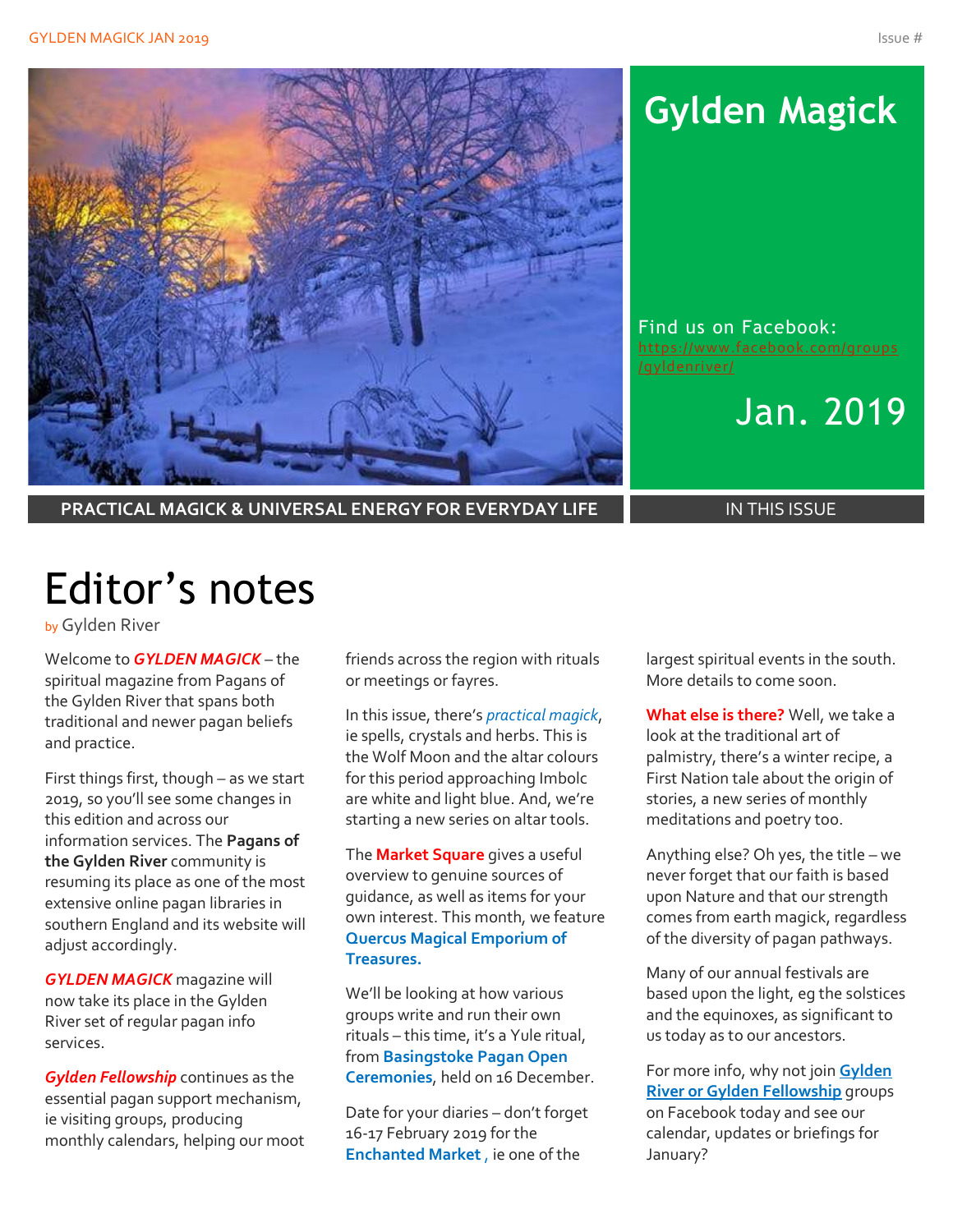# Contents: January 2019

| <b>Monthly features</b>                                                 | Pages 3-5 |
|-------------------------------------------------------------------------|-----------|
| <b>Crystal healing - Celestite</b>                                      |           |
| <b>Spellwork - Good fortune</b>                                         |           |
| Kitchen witchcraft - Mushrooms                                          |           |
| <b>Herbal healing - Comfrey</b>                                         |           |
| (New) Altar tools - Incense                                             |           |
| (New) Meditation - Trees                                                |           |
| The Market Square by John Rivers, Quercus Magical Emporium of Treasures | Page 6    |
| Photos from Yule - Horndean PLG/ Rowan & Thorn Grove                    | Page 7    |
| <b>Sparkly reflections by Rebecca Granshaw</b>                          | Page 8    |
| Spi-rituality from Basingstoke Pagan Open Ceremonies                    | Page 9    |
| Stones & stories: a tale from the Seneca tribe                          | Page 10   |
| <b>Palmistry by Sam O'Neil, Medium and Spiritual Palmist</b>            | Page 11   |
| <b>Gylden contact info</b>                                              | Page 12   |



"LET ME GUESS, YOU'RE 'SNEEZY'."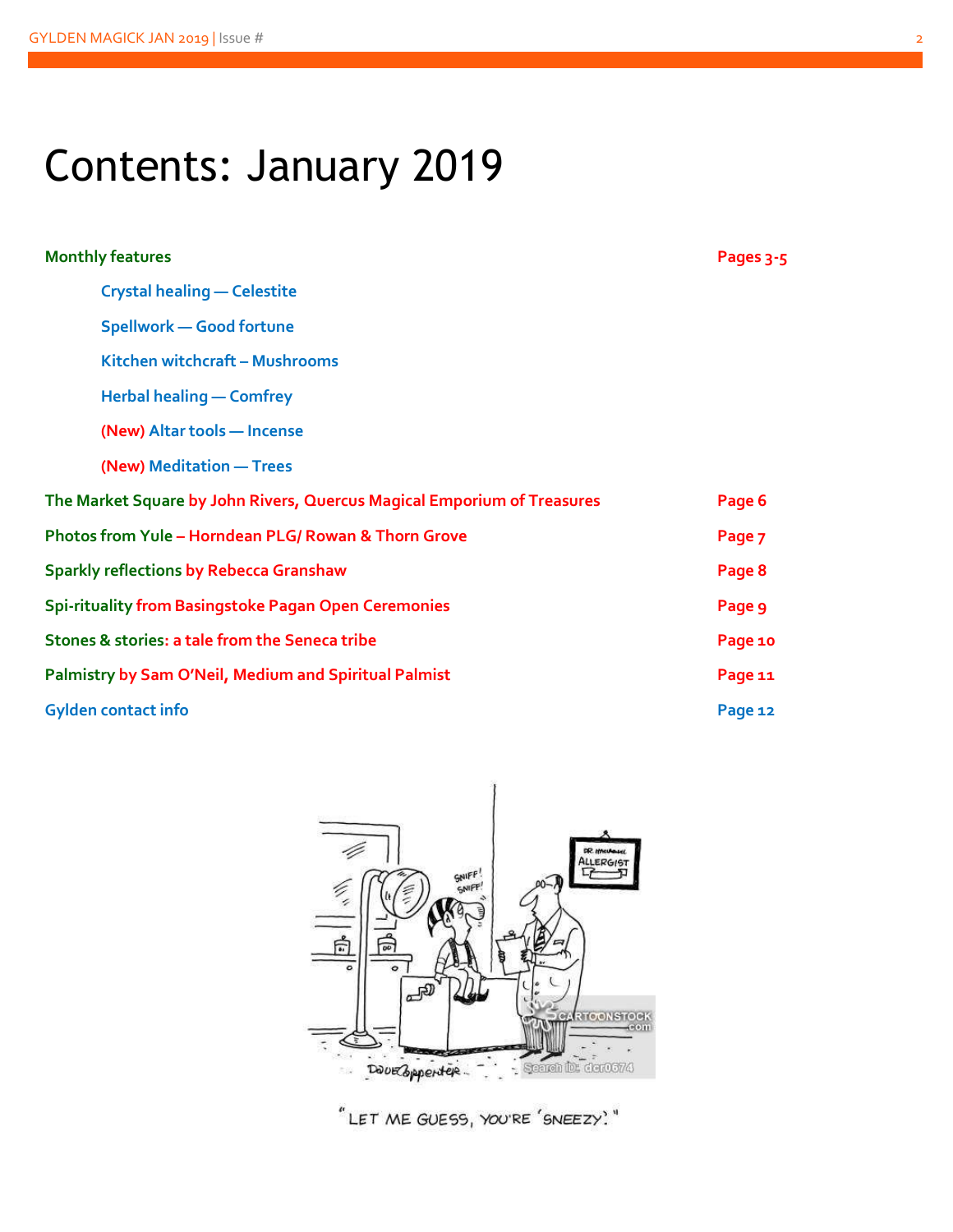### **Spell of the month: good fortune**

Despite the picture below, which shows an essential oil for abundance, luck, blessings and healing, good fortune can take many guises – from a disaster narrowly averted to an unexpected bonus. Here's a little spell that uses candle magick to fulfil your intent. With any spell, it's OK to wish for for luck or success or whatever, but concentrating too much on just money or personal power is never a good idea.

Please note that all the spells used or quoted in *GYLDEN MAGICK*, were written by members of Gylden River.

Set-up: a yellow beeswax candle and holder, green ribbon and a small piece of parchment. Run the spell during a waxing moon if possible.

- 1. Write your name near the top of the candle.
- 2. Tie green ribbon around the base of the candle.
- 3. Write your wish for the year on the parchment.
- 4. Place candle in the holder on the parchment.
- 5. Light the candle.
- 6. Chant seven times:

*Busy as can be,*

*Bright as a light,*

*The success I see,*

#### *Is mine from this night.*

- 7. Burn the candle for 1 hour and then extinguish.
- 8. Repeat the spell for seven days, allowing the candle to burn for 1 hour each night; on the final day, let the candle burn out.
- 9. Fold the parchment into a small packet, tie with the green ribbon and carry it with you.



### **Crystal of the month: celestite**

Having looked at blue lace agate last month, this time it's the turn of celestite. This stone is less easily found, but I use a great cluster of blue celestite crystals to help clear a room of negativity. Other healing uses are shown below.

- 1. Celestite is good for promoting safety and protection, stopping all worry or fears.
- 2. Similarly, it releases anxiety and restores calm during a panic attack. Thus, it eases tension or stress by soothing pain, grief or mental distress.
- 3. Certain phobias can be relieved through the carrying of celestite, eg large crowds, speaking in public, fainting, excessive blushing or nervous tics.
- 4. Celestite moves vibrational energies to afflicted areas of the body.
- 5. The stone targets dis-eases of the eyes, ears, throat and any digestive problems.
- 6. Celestite sulphate helps to fight infection and reduce fevers.

Apart from healing, are there any other uses for celestite?

- It's good for communicating with elemental beings, eg not only the spirits of those who've passed on, but also higher beings, eg angels.
- As mentioned above, a cluster of celestite in any area will dispel negativity, cleanse the area and fill it with positive energy.
- So, it's really good for sacred spaces where peace or calm are required and workstations, to combat stress and EMFs.
- Celestite stimulates the throat chakra, allowing us to say what we think and feel with clarity.
- Likewise, the stone permits a good flow of energy within the body and spirit, from lower chakras to the brow and crown chakras.
- In general, the stone cleanses one's aura.

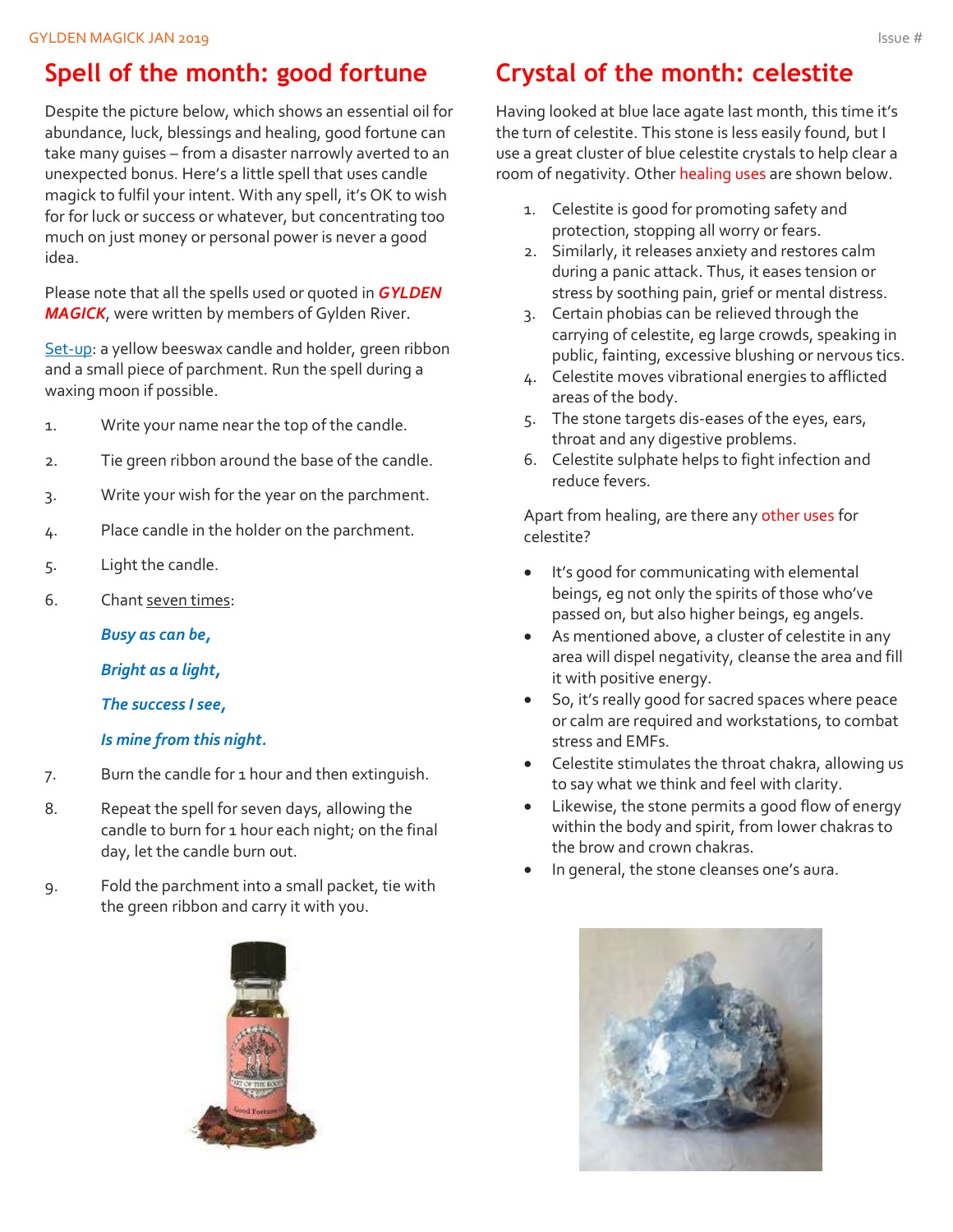#### **Herb of the month: comfrey**

There's a reason why we've selected comfrey (*symphytum officinale*) for the herb of the month – winter is often a time when people feel joint stiffness, strained muscles or even fractures after a fall on ice. Normally, herbal remedies use the leaves and roots of comfrey.

It should be noted that pregnant or nursing mothers should avoid using comfrey. Also, the internal use of comfrey may affect one's liver – please check with a doctor first.

However, one of the main benefits of comfrey is its ability to help with broken bones – in medieval gardens, the herb was referred to as *knitbone*. Comfrey tablets were even standard issue in World War II first aid packs, due to the fame of this herb to speed up the healing of bones and wounds. Other typical uses include the following.

- a) An ointment of comfrey helps new tissue to grow.
- b) It hydrates, soothes and repairs the skin.
- c) Comfrey relieves pain and swelling muscles and joints – especially if the causes are degenerative arthritis, acute myalgia in the back, sprains or contusions or strains after exercise.
- d) Comfrey can also be used to relieve skin irritations such as rashes, sunburn and stings.
- e) The leaf infusion is an expectorant against respiratory inflammations or gastric problems.
- f) Externally, comfrey can be made into a salve, poultice or compress. I make a comfrey salve for those needing help with joints or cramp, normally blended with plantains.



#### **Recipe of the month: Winter mushroom hot-pot**

A lot of traditional Christmas fare involves very rich or sugary foods. So, this recipe is all about a vegetarian alternative for the new year.

#### **Ingredients**

12 shallots

4 portobello mushrooms

120g shiitake mushrooms

250g chestnut mushrooms

25g butter

olive oil

2 large carrots

2 cloves of garlic

Thyme to season

2 fresh bay leaves

500ml veg stock

1tbsp tomato purée

#### **Method**

- 1. Put the shallots in a bowl and cover with hot water (makes them easy to peel).
- 2. Roughly chop the mushrooms.
- 3. Heat half the butter with 1tbsp oil in a pan on medium heat.
- 4. Fry the mushrooms in batches, until coloured, but still firm, adding another 1tbsp oil between each batch. Tip the mushrooms into a bowl and set aside.
- 5. Peel and chop the shallots, garlic and carrots.
- 6. Heat the remaining butter in the pan. Fry the shallots and carrots for 10 mins, stirring occasionally – add garlic for last 3 mins.
- 7. Add the thyme, tomato purée and bay leaves.
- 8. Add the vegetable stock and simmer for 25 mins.
- 9. Season to taste and fish out the thyme stalks and bay leaves. Stir the cooked mushrooms into the sauce along with any juices, heating through for 5 mins or so – tastes well with colcannon, mashed potato or warm fresh bread.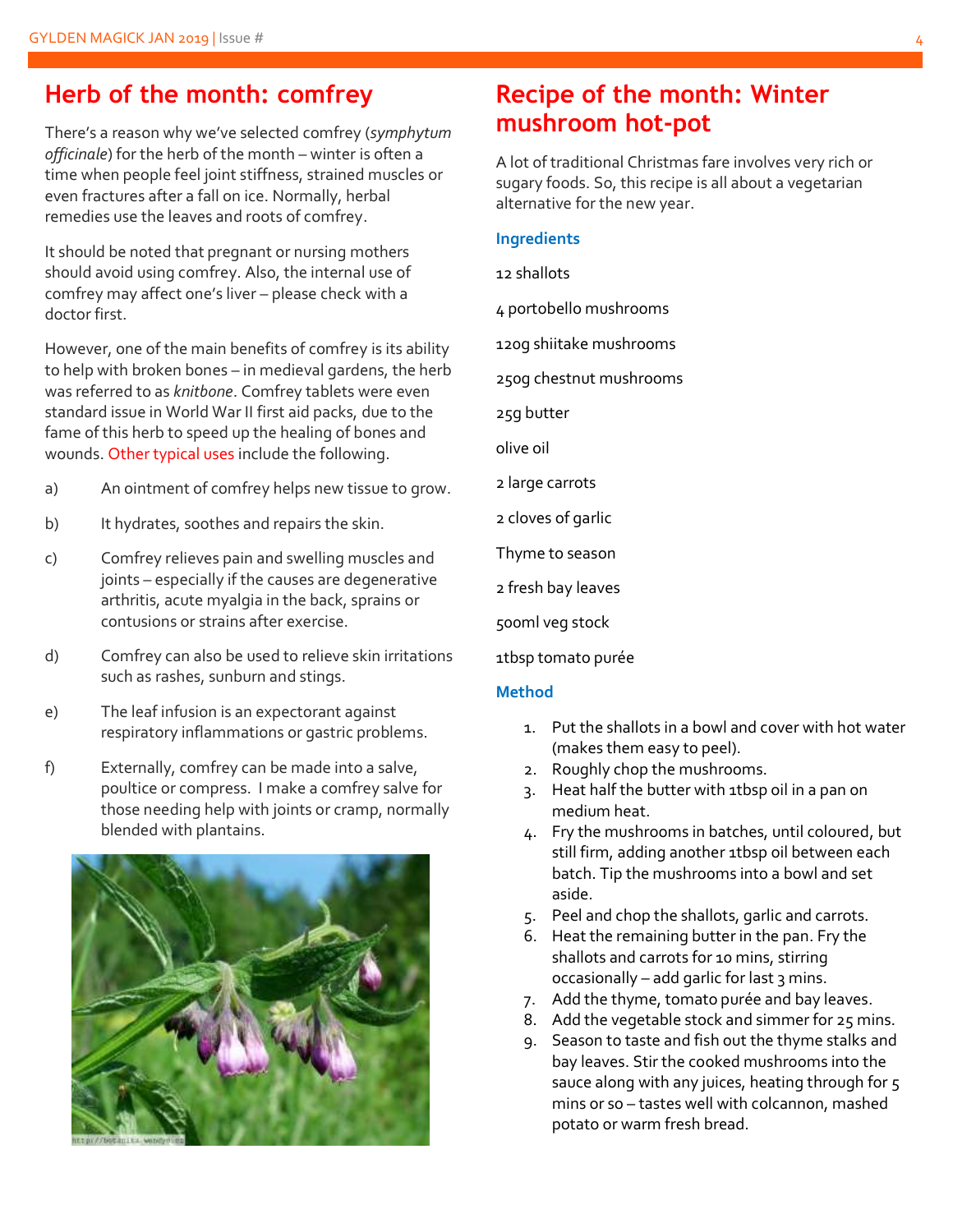#### **Altar tool of the month: incense**

Hi there, we've produced 4 **GYLDEN MAGICKs** to date, but that's no reason to stand still, which is why we're starting a new series in this issue. Spellwork is fine, but the sacred place is also crucial, so here's a first guide to some handy altar tools, starting with **incense**.

As we're coming up to Imbolc, perhaps it would be a nice idea to have some **Imbolc incense**, regardless of whether it's just for you or for a small group ritual. You can make your own quite easily, using a blend of herbs, flowers, wood bark, resins and berries.

Step 1 is to gather your ingredients, together with jars, lids, mortar, pestle, mixing and measuring spoons. Any guide to incense lists the parts and a part is simply 1 unit of measurement, eg a cup or 1tsp.

Start with the essential oils or resins, mashing them up with the mortar and pestle. Or, you could use a blender or coffee grinder. Then add berries, flowers, dry herbs last. The Imbolc incense could consist of:

- 2 parts cedar or sandalwood
- 2 parts frankincense
- 1 part pine resin
- 1 part dragon's blood
- 1 part orange peel
- 0.5 part lily or snowdrop petals
- 1 part spice, eg cinnamon or nutmeg.

If you want to add ritual to your incense, focus on your intent, eg anything you would like to achieve in 2019. State your intent out loud as you blend the herbs to charge up your incense and again as it burns.



### **Monthly meditation: trees**

And so, here's the start of another new monthly series – some meditations to help you relax. The first one involves the **heart chakra**. The heart has been described as "the forest of the soul", which is one reason why our monthly meditation is based on trees.

Some of the most powerful natural meditations involve trees. Find a suitable tree, introduce yourself and ask if the tree would like to speak with you.

If you get a positive response (you'll feel it), sit on the ground with your back resting on the trunk of the tree. Contemplate the tree, its roots and branches, the sap flowing through it, and the creatures living in it – try to see what it sees, feel what it feels and, above all else, listen.

#### Or you can follow **this pathway**.

- 1. Take a long and deep breath. As you exhale, move attention to your heart, and imagine an emerald green chakra. The life-like green glow of the chakra spreads from your heart to fill your chest and then the rest of your body.
- 2. Imagine standing under a large tree with a huge green canopy spreading in all directions. The wind rustles through its bright green leaves with a gentle flute-like sound.
- 3. Start climbing the tree. As you move up, you pass thick branches laden with green. Even sunlight finds it hard to filter through these green leaves that provide a cool, soothing shade to you.
- 4. You reach the top of the tree and get a panoramic view of the surrounding region. In every direction, there is a green sea of endless, lush vegetation.
- 5. The tree nurtures and nourishes you, just as it provides strength, support and safety to all its leaves. A green light appears and joins with every cell in your body.
- 6. Breathe deeply and feel the energy moving into your heart, which is bursting forth with fresh green leaves. Rest in this awareness.
- 7. Descend gently from the tree. You feel its love and care - its branches support you on your way down.
- 8. Once on the ground, look back up at the tree and feel at one with it.
- 9. When you are ready, open your eyes and finish the meditation.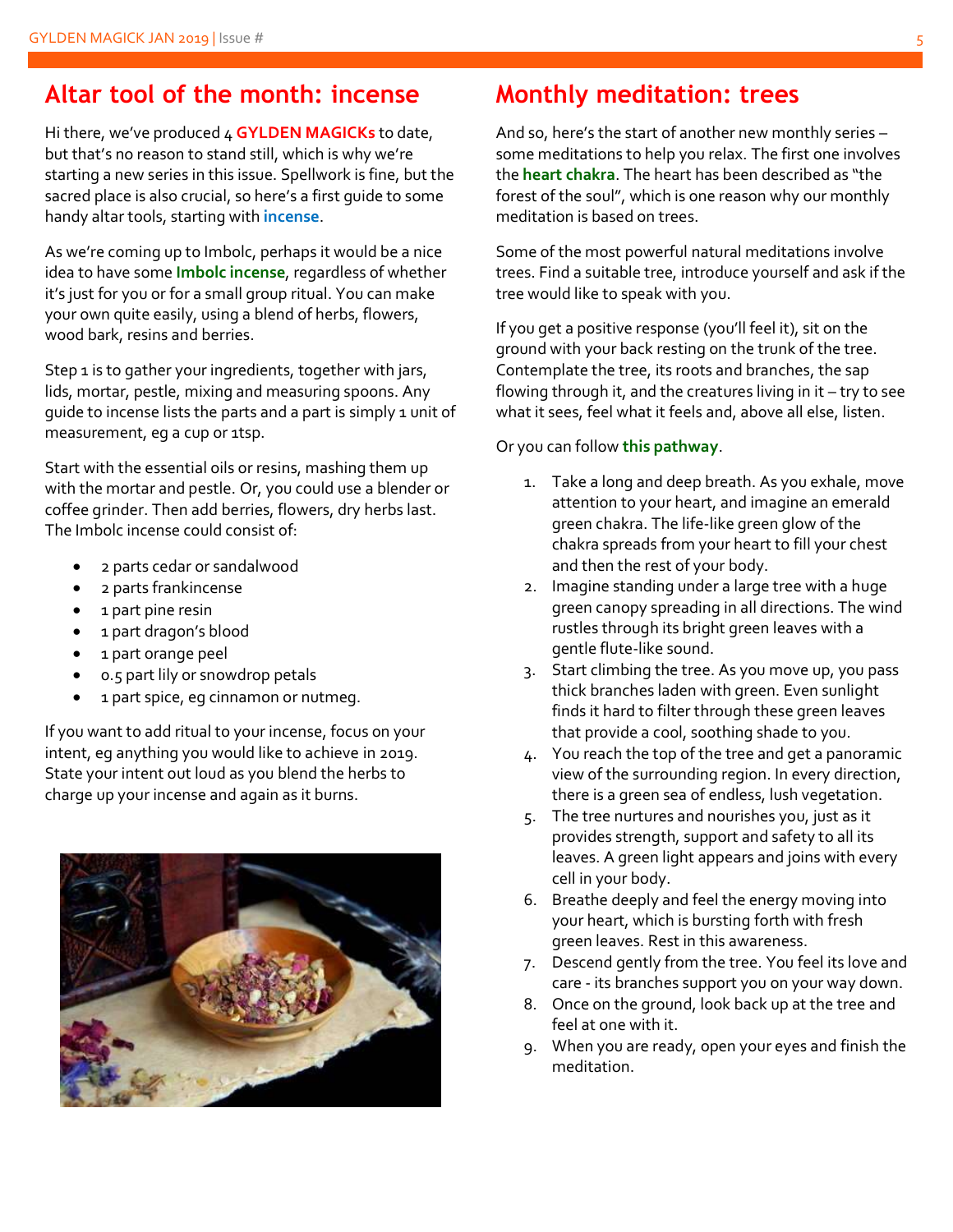## The Market Square: Quercus Magical Emporium of Treasures

In last month's issue of *GYLDEN MAGICK*, we met Barbara Collins from Crystal Pyramid Therapies, in the town square on market day. Now, it's time to meet **John Rivers from Quercus Magical Emporium of Treasures**. Let's try to visualise the scene. It's market day in a small country town and the traders are setting up their stalls, putting out their stocks. As you read further issues of *GYLDEN MAGICK,* so we'll introduce you to these traders in a lot more detail, but for now, they're here and putting up their stands. It's a lovely sunny day in the town square, with cobbled stones underfoot and an Eleanor Cross in the centre. There are old buildings all around and roads off to the side. So, let's listen to **John** as he explains his craft.

I started buying and selling antiques and bric-a-brac when I was about 14 years old and then, at about 17, I was given the responsibility of disposing of the contents of a great aunt's house. It was stuffed with antiques - I loved doing the research and negotiating with the dealers - from then onwards, I was really hooked. Between then and now, I have had several antique shops and have attended very many fairs and auctions over the years.

However, I really discovered my niche when I found that the pagan community seem to love the same kind of things as I do. Although the core of my stock is older bric-a-brac and antique-type objects, I also buy and sell any second-hand items that I believe the pagan community might enjoy owning.

In the past I have bought and sold large collections of tarot cards and books, bought out stock from other traders who have decided to no longer trade, eg silver jewellery and dragons and fairies. I am constantly on the hunt for:

- Esoteric or occult objects
- The unusual and odd!
- Interesting musical instruments
- Knives and swords
- Sticks and staves
- Cauldrons and candle sticks, well you get the idea.
- I attend auctions, peruse antique fairs and centres, charity shops, occasionally eBay, but my biggest source of stock are the boot sales. I'll get to  $5$  and, sometimes, up to  $7$  or 8 each weekend during the summer! I have to walk/run past a lot of plastic rubbish in order to find something worth buying. Luckily the kinds of things I am looking for are not what other antique dealers and traders might buy, so I can often still find my bargains even after the swarms of dealers and general public have had a look.

I am often told I have a good eye, but there are also some folk who believe a little magic is involved. They wish for something and it magically appears on my Facebook page. I don't know if that's true or not, but I am quite happy to further the myth by selling them just whatever it was they needed or, in some cases didn't even know they needed, but can no longer do without!

Quercus is my given witch name and is Latin for oak. So, I decided (as the proprietor) to include my name for the shop. All of my previous shops or stalls have had the word, **Emporium**, in the name, ie *The Emporium of Trash or Treasure*, was one of my favourites. I am a believer in magic, hence **Quercus Magical Emporium of Treasures** is now my current stall's name.

The first big trading event of the year for Quercus is the **Enchanted Market in February in Bracknell** and it is my biggest stall of the year where you will find every item of stock I own. Throughout the year, you will spot my red stripy gazebo at pagan events, festivals and camps. This year, I hope to also do some small events where I will just have a table or two; however, how I decide what stock to take and what to leave at home is going to be something of a problem.

**Merry meet and see you at an event somewhere.**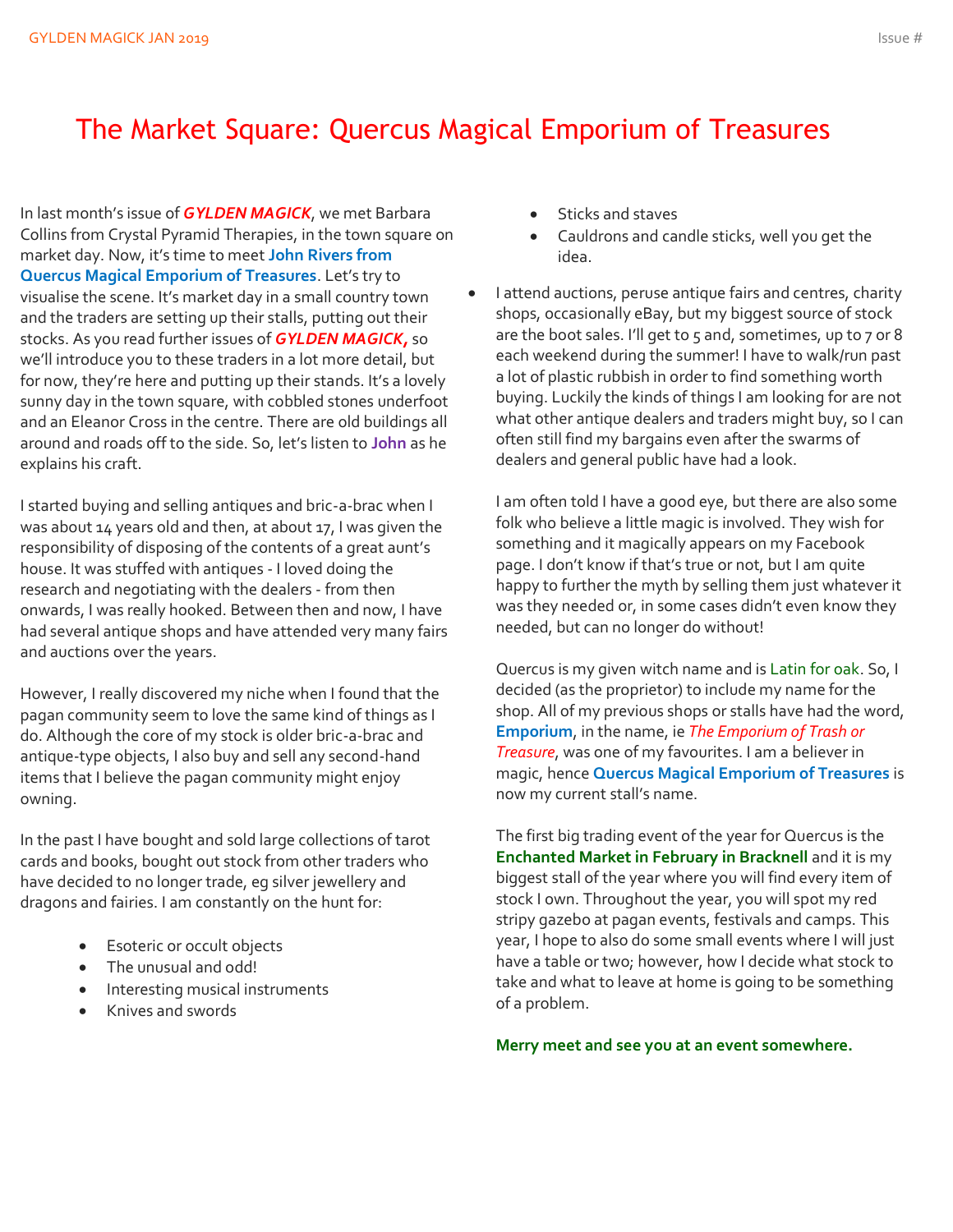#### Gylden Magick Jan 2019

## **Yule 2018 review**





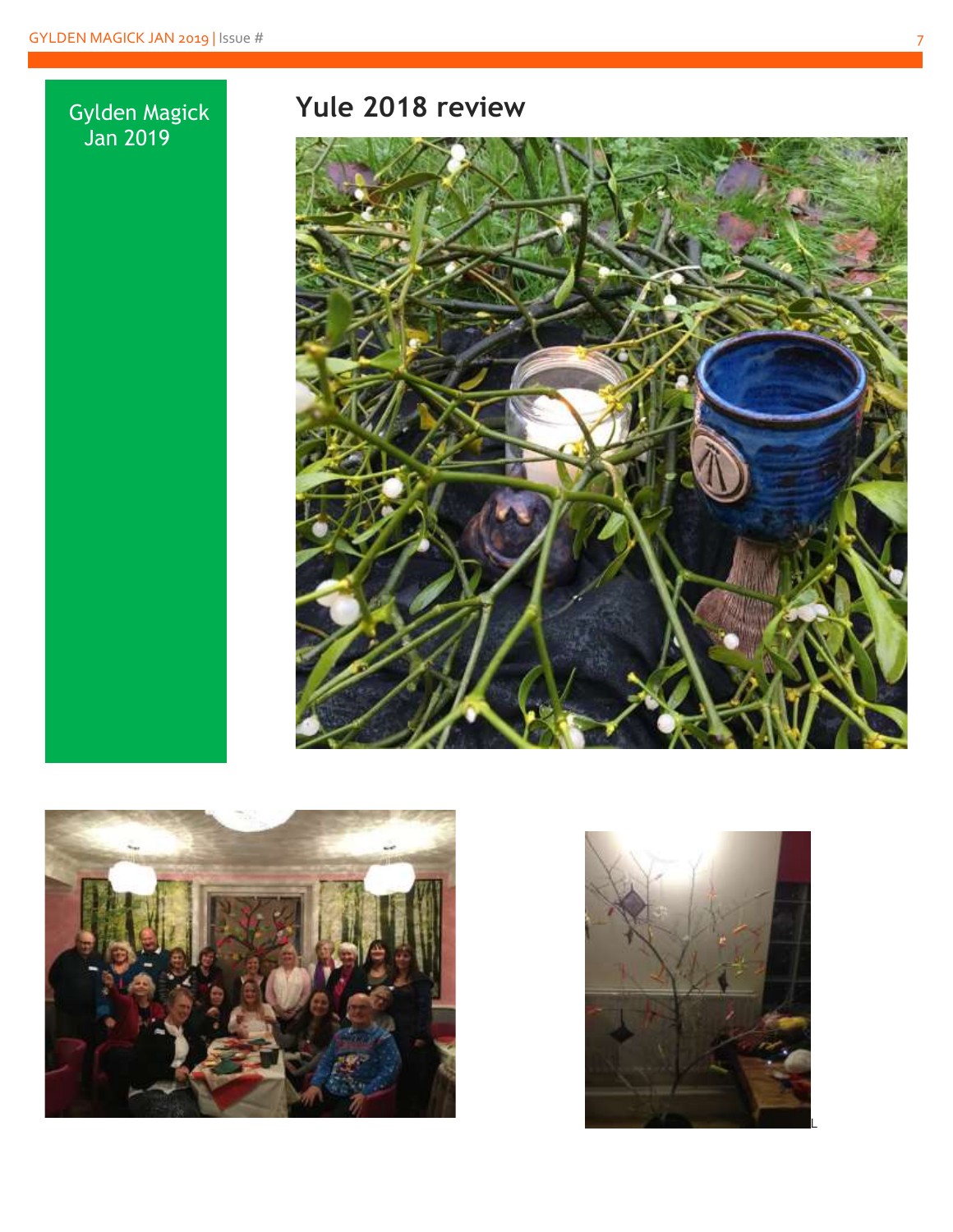# Sparkly Reflections

By Rebecca Granshaw

*On this auspicious day, I send activation and love to all the women with whom I share my heart.*

*+ ALL Women (of all Species, Animal, Plant, Mineral and Cosmic) + ALL the feminine aspects of Males (of all) I LOVE YOU from my heart to yours, I wish you FREE.*

*If you so CHOOSE it. May LIGHT fill your BEing and LOVE INTELLIGENCE radiate inside out, All you touch transforms, IN HARMONY with your one true path.*

*WITH your own heart the only Captain of your ship, Your wildest dreams are now TRUTH. = AND SO IT IS.*

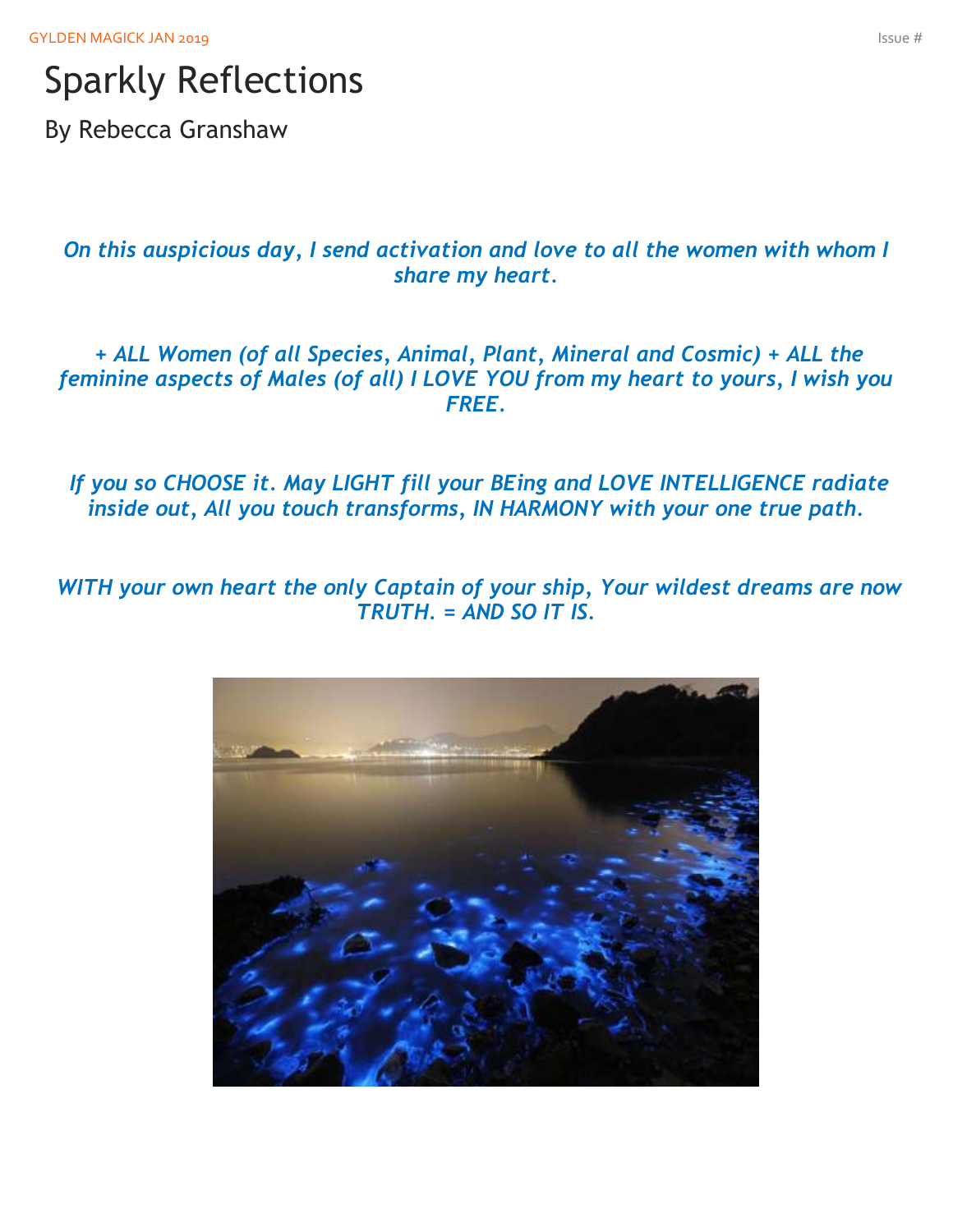## Spi-rituality: Yule ritual

**Ritual by Paul Oakwolf Coombes & report by Gylden Fellowship**

On 16 December, **Basingstoke Pagan Open Ceremonies** held its Yule ritual in the War Memorial Park in Basingstoke. It is a generic saying that some winter rituals are destined to be very bracing and this one was no exception. Luckily, it stayed dry and clear, but very cold. Yule, as the mid-winter solstice, is the second festival of winter.

The open ceremony was written by **Paul Oakwolf Coombes**, leader of this group and Archdruid for Basingstoke. As the name suggests, this rite was designed for all types of pagan – there's a druidic structure, but the format is quite OK for heathens and witches too.

And, the use of a talking stick permits members to contribute poems, stories, songs, etc. Here is an extract from the ceremony.

*"The sun starts north again and the light comes back. In the world, in our lives, the light comes back. This is worth celebrating.*

*With the longest night, the dark is defeated with the return of the sun, the return of light, hope and promise. The goddess gives birth to the sun god.*

*The sun begins to wax and the days grow longer.*

*All that is hidden will begin to emerge."*

The group held the traditional combat between the oak king and the holly king, bearing in mind that the solstices mark a transition between the two reigns. And it is the triumph of the oak king at this point in the year…" *Darkness rules as the oak king returns to take up his reign o'er the earth."*

The group then performed the shared offerings and blessings of fresh bread and mead – good stuff, actually, as it was fresh bread and the Midguard Mead (made from wildflower honey).

And then, as normal, the **Druid Oath** was spoken by all.

*"We swear, by peace and love, to stand,*

*Heart to heart and hand in hand, Mark, O spirit, and hear us now, Confirming this, our sacred vow. Awen".*

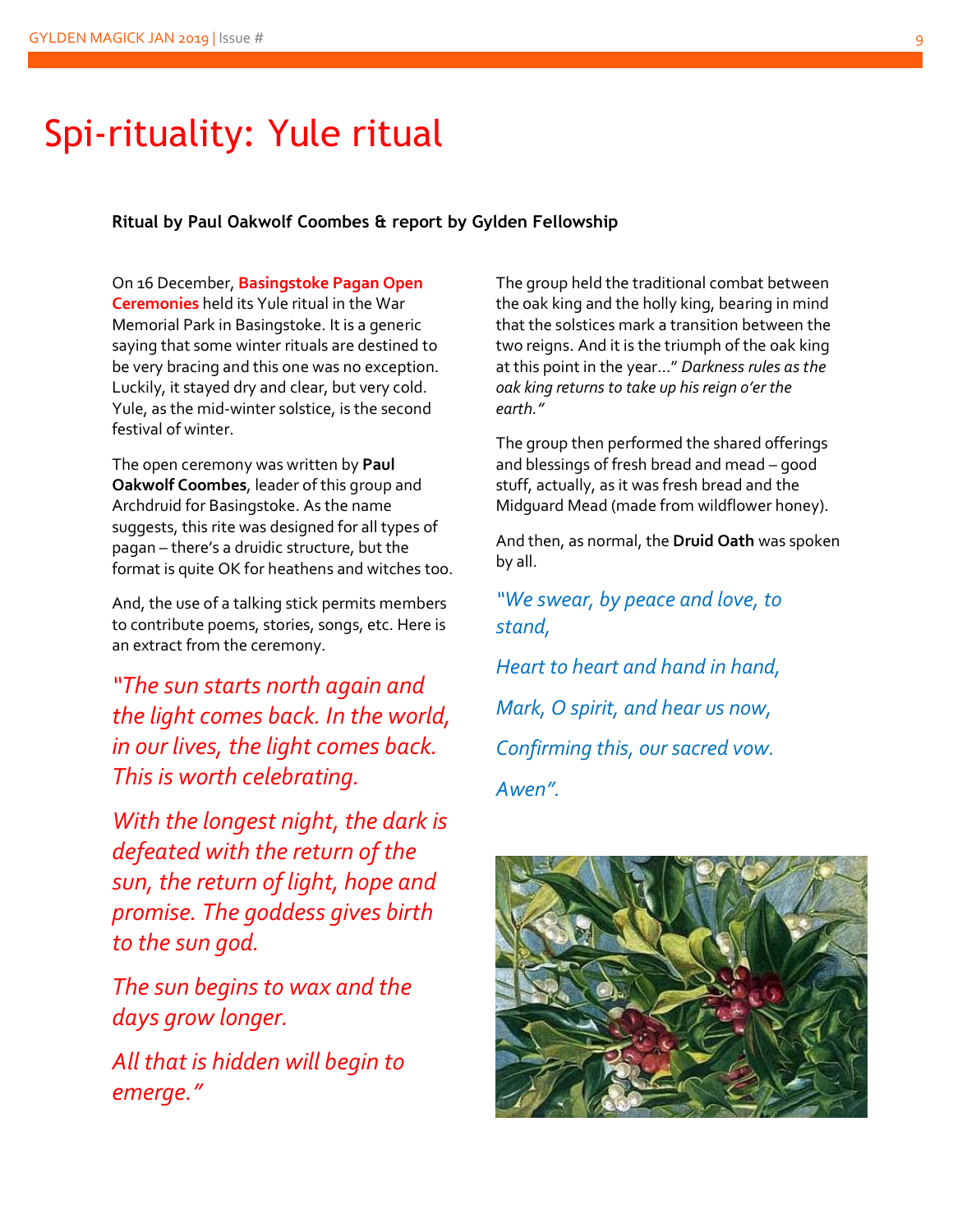## *The Storyteller's archive: Stones & stories*

*I collect stories from all over the world, both ancient and modern. So, if someone wants to hear tales from Ancient Egypt or Rome, I can tell them a few, but one of the most common themes (from all countries) is the origin of tales. Where did they come from? This tale derives from the First Nation tribe, the Seneca and is one of the best, imho.*

Once, there was an orphan whose aunt gave him a bow and arrows, telling him to go out into the woods and to learn to hunt for food. He set off early the next morning and managed to shoot three birds. At midday or so, the sinew on his bow loosened, so he sat down on a flat-topped stone to mend the bow.

Suddenly, he heard a deep voice saying, "Shall I tell you a story?" He glanced around, but could see no-one at all. "Shall I tell you a story?" The voice repeated again, but still the boy could see nobody and was starting to feel scared. On the third repetition, he realised that the voice came from the stone on which he was sitting. "Shall I tell you a story?" The boy replied, "What are stories?"

The stone answered, "Stories are what happened in the long-ago time. My stories are like the stars that never fade". As the stone finished one story, so it started another and, all the while, the boy sat with his head bowed, listening quietly. Near sundown, the stone said, "We will rest now. Come again tomorrow and bring the people of your camp to listen to my stories. Tell each person to bring a gift".

That evening the boy told his people in the camp about the story-telling stone and, so it was, that they all followed him into the forest next morning. Each person had brought a gift of bread or meat or tobacco for the stone before sitting down. When all was quiet, the stone spoke, "I shall tell you all stories of the long-ago. Some of you will remember every word I say, some only part and others none at all. Now listen closely."

The people listened to the stone throughout the day. When the stone had finished, it was almost time for sundown and one last thing remained for the stone to say, "My stories are all told. Keep them and tell them to your children and your children's children and so on, down the ages. And when you ask someone for a story, always remember to give a gift." And so, it was – all the stories we know came from the stone and from the stone came all the wisdom we have. Stones are the bones of the earth and must be treated with respect.

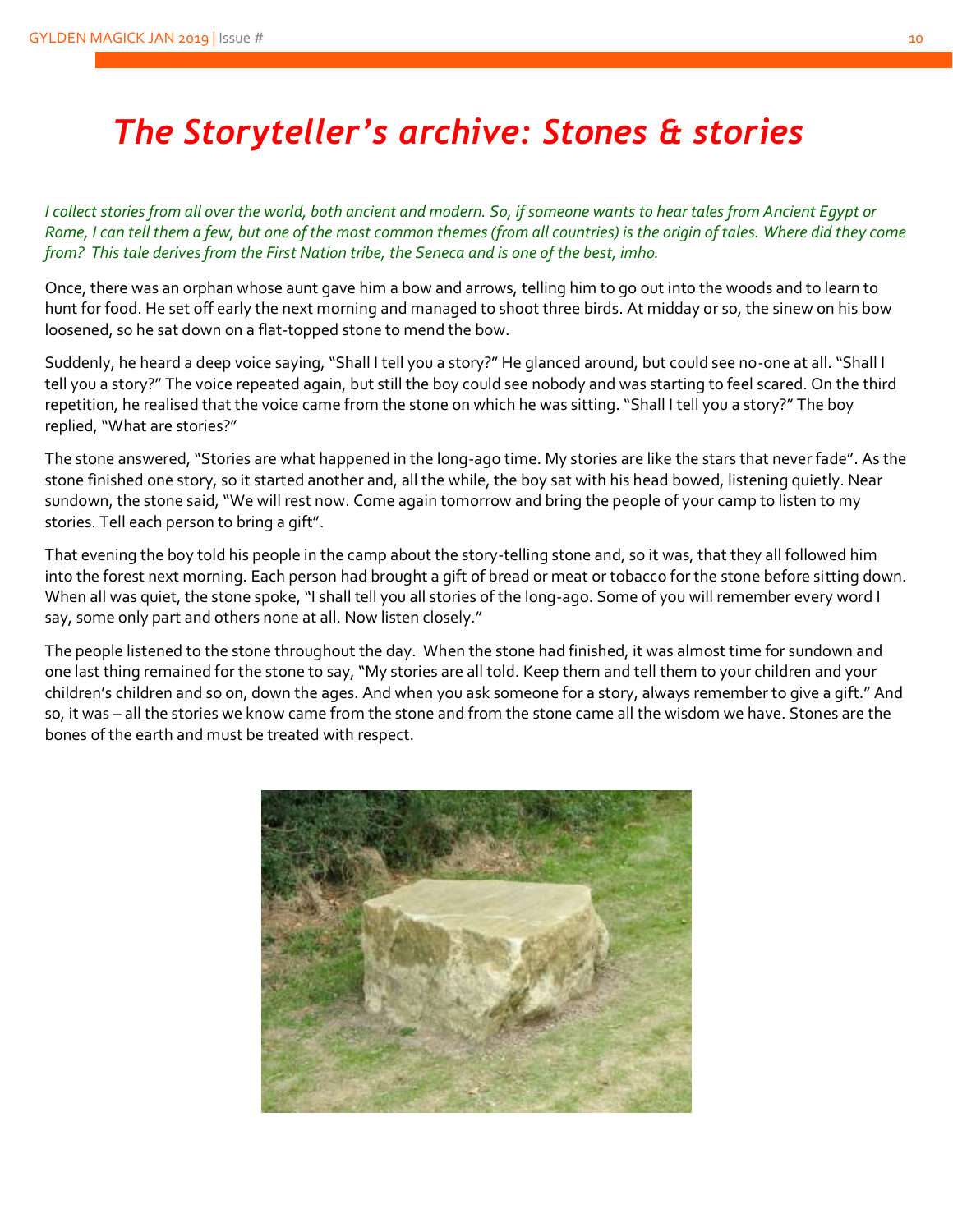## Palmistry

#### **By Sam O'Neil, Medium and The Spiritual Palmist**

Palmistry (also known as chiromancy or cheiromancy) is the art of interpreting a person's character & predicting their future, present and past by examining the palm of the hand.

It is an ancient form of reading, on which many cultures have based their own views and beliefs, forming their own guides.

Astrology is mostly used alongside palmistry – however, it can be used with guidance from spirit. It is like any other form of reading, ie each person has a different interpretation.

It is best to look at your most prominent hand first (according to whether you are left-handed or righthanded.) If your right hand is the most prominent, then the left one is the one we are born with, our blueprint.

Throughout the reading, I will compare both hands, to see fixed future events. Palms do change, as our lives can change a lot: one line may read one thing but, in six months, it may change to read another.

There are many areas and ways to read the palm and the list below gives a brief overview, starting with the **Major Lines.**

- 1. The Heart Line is the upper line of the hand, indicating your will to love or romance, family and friends and, even projects and hobbies.
- 2. The Head Line is the line under the heart line, indicating wisdom, belief, attitude, thinking, creativity and nature.
- 3. The Life Line runs from the base of the thumb and shows both physical health and life energy. A short or no life line does not mean you will live a short life.

4. Fate Lines are the vertical lines in the middle, starting from the bottom of the palm and they show fortune, career or job and life changes.

Then I move on to reading the **Secondary Lines**, as listed briefly below.

- 1. The Marriage Line is the line under the little finger, which shows marriage, love, relationships, if you have or will meet the one and attitude towards love.
- 2. The Child Lines are the lines coming off the Marriage line.
- 3. Uncommon lines show, potentially, how many children you will have. This line may include adopted children, step children, or familiars.
- 4. The Lucky Triangle shows the formation of the Head, Life and Fate lines, ie you create your own luck or your luck is changing for the better.

One can also read the mounds, fingers, nails, marks, line formations and backs of the hands Just by someone turning hands one side to the other can tell you about what kind of person they are.

If you are interested in learning more, I'm starting a 10 Week Palmistry Course in February 2019. The classes start from Thursday 7 February 2019, 10am-12pm (day time) and Monday 11 February 2019, 7-9pm (evening).

The price for the course is £100, £10 deposit, but can be paid weekly. The venue is **Chi Coffee, 146 London Road, Portsmouth PO2 9DJ.** For more details, contact me on Facebook, Instagram or Email - Spiritualistsamoneil@outlook.com.

*GYLDEN MAGICK* will be returning to this topic later in 2019, with more pieces from Sam O'Neil.